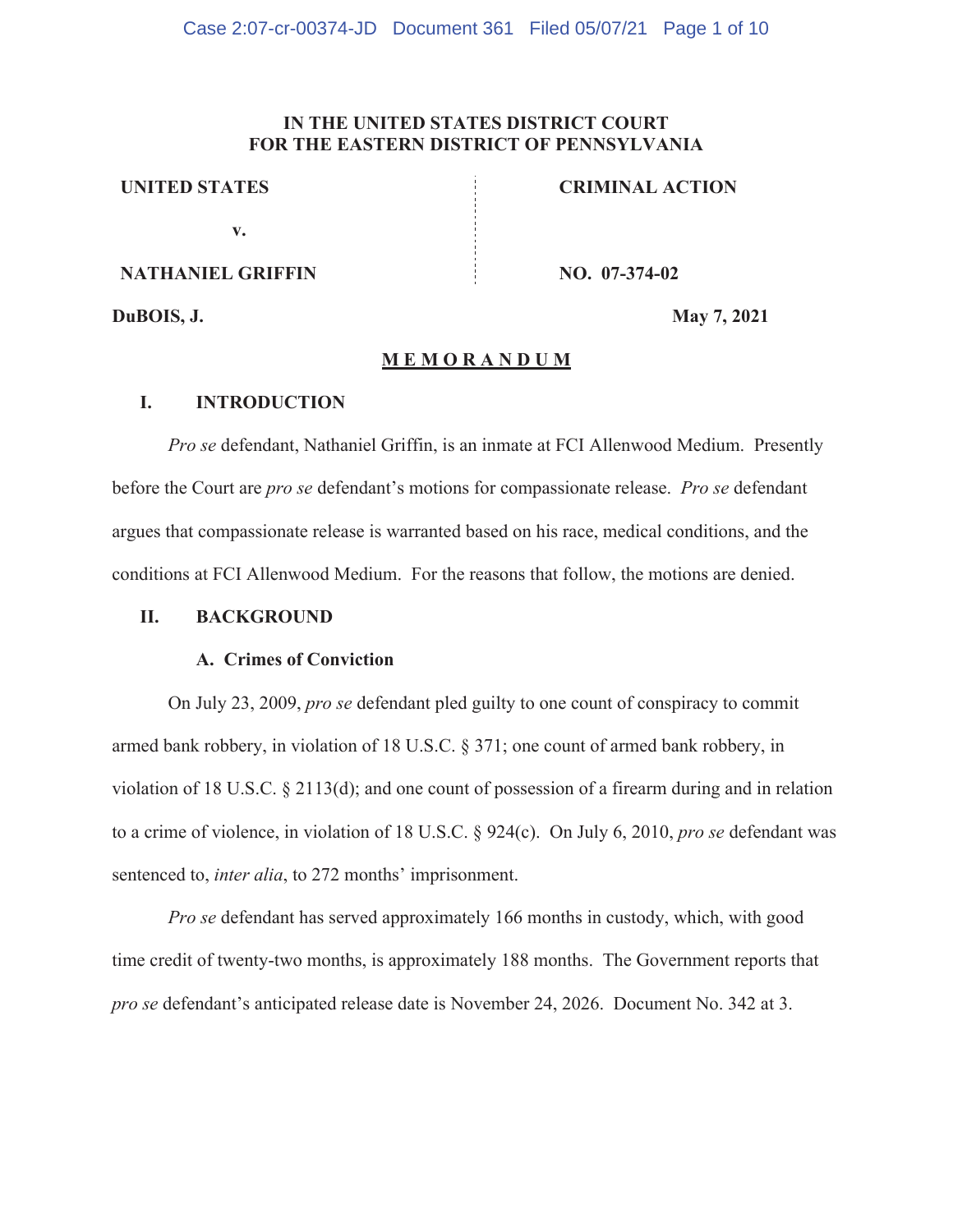## **B. Prior Conduct**

*Pro se* defendant has an extensive criminal history, including convictions for aggravated assault and intimidation of a witness in April 2006. PSR  $\P$  62, 64. His criminal history also includes a conviction for simple assault in March 2004 and two drug-related convictions in March 2004 and April 2006, respectively. *Id.* **11** 55, 58, 59.

## **C.** Motions for Compassionate Release

*Pro se* defendant filed the pending Motion for Compassionate Release and Supplemental Motion for Compassionate Release on September 29, 2020 and January 4, 2021, respectively. In support of the motions, *pro se* defendant states that he is at increased risk of contracting COVID-19 because he suffers from asthma, "has [the] early stages of fatty liver disease," is a former smoker, and is an African American. Document No. 340 at 3; Document No. 344 at 7. He also claims FCI Allenwood Medium is "dealing with a significant outbreak of COVID-19." Document No. 344 at 2.

*Pro se* defendant's medical conditions are documented in his medical records. Def.'s Med. R., Document No. 348. The medical records disclose that *pro se* defendant was diagnosed with asthma on December 10, 2009. *Id.* at 48. On February 21, 2020, according to the records, it was determined that pro se defendant "likely [had] Fatty Liver Disease." *Id.* at 94. On the same date, he reported "feel[ing] good" and had "no complaints." *Id.* On August 12, 2020, pro *se* defendant claimed his asthma was "worsening"—as a result, he was prescribed an Albuterol inhaler to be used "as needed." *Id.* at 86, 127. His medical records also state that he has used "tobacco products," but has "never smoked" and has no history of "tobacco abuse." *Id.* at 3, 129, 154. Finally, his records note that he is a thirty-nine-year-old "exercise class instructor" who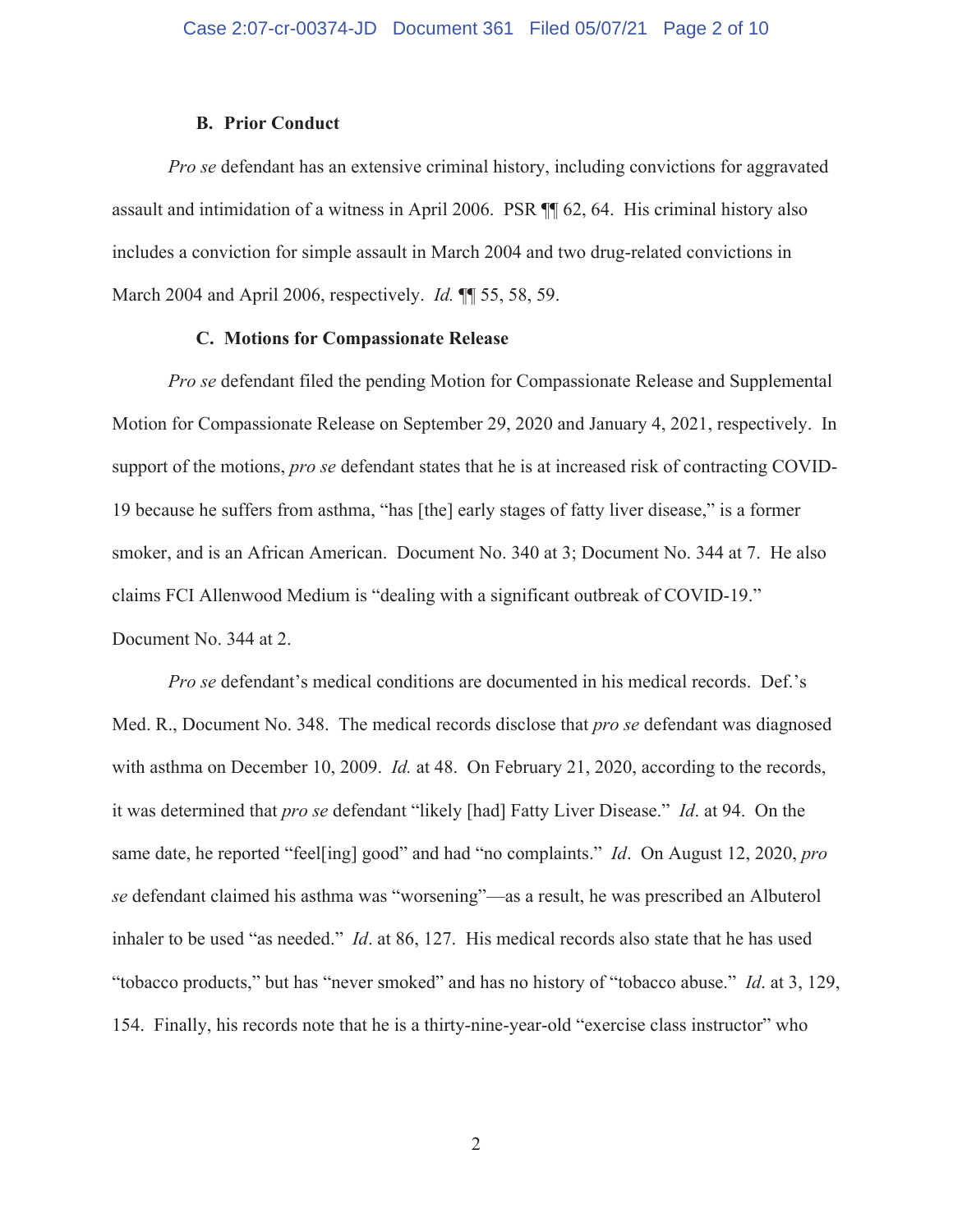#### Case 2:07-cr-00374-JD Document 361 Filed 05/07/21 Page 3 of 10

"exercise[s] regularly." *Id.* at 14. "For the past several years, [pro se defendant] has been [an] instructor for spin classes and several cardio fitness classes." Document No. 344 at 28.

*Pro se* defendant claims that he has "used his time while incarcerated to better himself and increase the likelihood of a smooth reentry into society." *Id.* at 16. He further asserts that, while incarcerated, he has "completed 88 BOP programs," "earned his GED," and "completed a Pennsylvania Department of Transportation certificate that will enable him to [work]  $\dots$  on state-run construction projects." *Id.* at 16–17.

With respect to his conduct in custody, the Government reports that *pro se* defendant "was found in possession of a dangerous weapon" in 2014 and committed an assault in 2018. Document No. 342 at 3. In response to the allegation that he committed an assault in 2018, pro *se* defendant submitted two letters from Recreation Specialists at FCI Allenwood Medium. The Recreation Specialists assert that he received a "minor assault charge" in 2018 for "stopp[ing] an attempted sexual assault of a transgender inmate." Document No. 344 at 26-29.

The Government responded to *pro se* defendant's Motion for Compassionate Release and Supplemental Motion for Compassionate Release on December 29, 2020 and February 8, 2021, respectively. On April 19, 2021, *pro se* defendant filed a Response to the Government's Opposition. The motions are thus ripe for decision.

## **III.** DISCUSSION

#### **A.** Applicable Law

*Pro se* defendant seeks compassionate release pursuant to 18 U.S.C. §  $3582(c)(1)(A)$ , as amended by the First Step Act of 2018, Pub. L. No. 115-391, 132 Stat. 5194 (2018). Section  $3582(c)(1)(A)(i)$  permits a federal prisoner to petition a court for compassionate release for "extraordinary and compelling reasons" after first filing a request for compassionate release with

 $\mathfrak{Z}$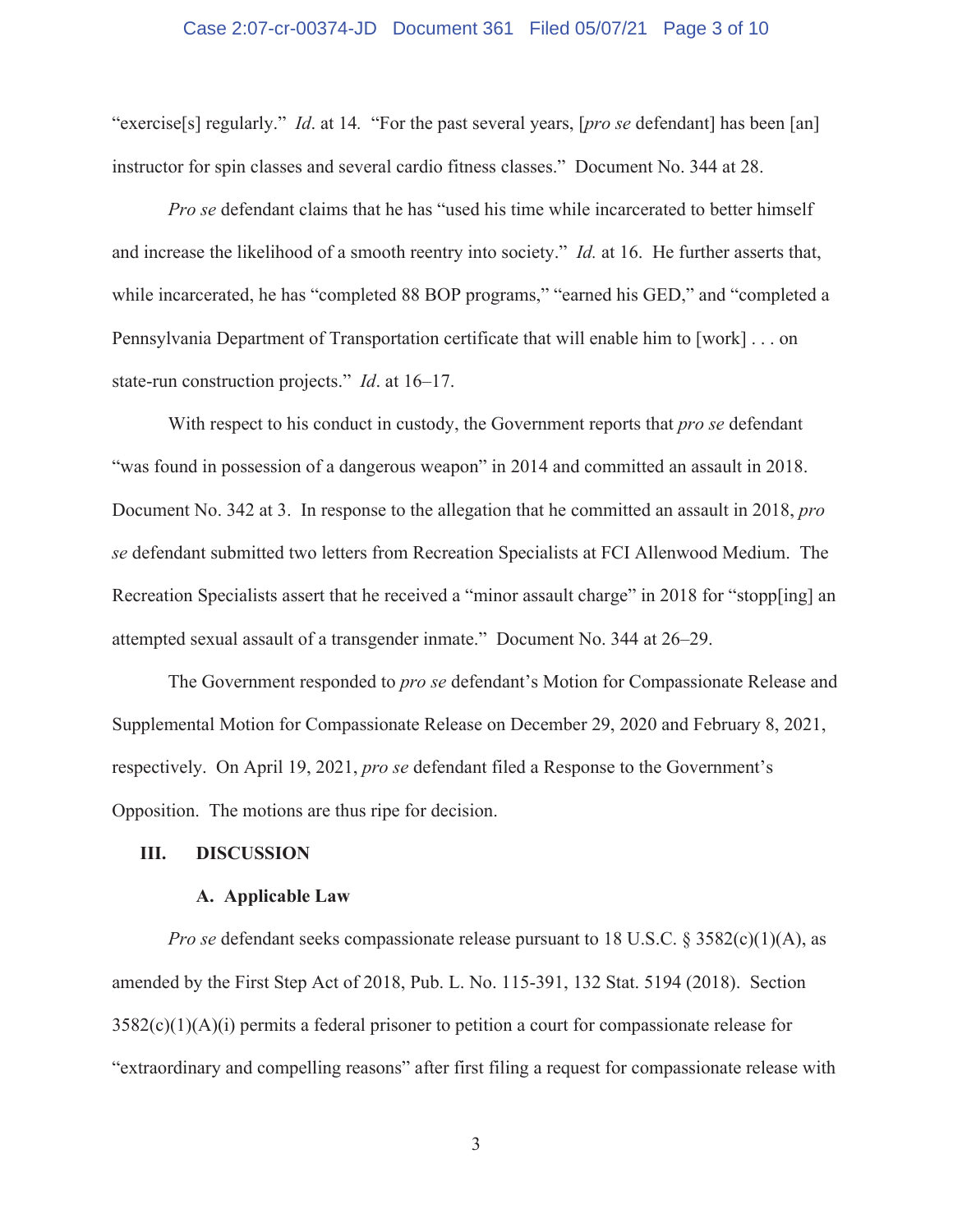## Case 2:07-cr-00374-JD Document 361 Filed 05/07/21 Page 4 of 10

the prison warden.<sup>1</sup> 18 U.S.C. § 3582(c)(1)(A)(i). Generally, "extraordinary" means "[b]eyond what is usual, customary, regular, or common" and a "compelling need" is a "need so great that irreparable harm or injustice would result if it is not met." *United States v. Rodriguez*, 451 F. Supp. 3d 392, 401 (E.D. Pa. 2020) (quoting *Extraordinary*, Black's Law Dictionary (11th ed. 2019)).

"Extraordinary and compelling reasons," for purposes of  $\S 3582(c)(1)(A)(i)$ , were previously defined by a policy statement in  $\S$  1B1.13 of the Sentencing Guidelines, which cites the  $(A)$  medical condition,  $(B)$  age,  $(C)$  family circumstances of the defendant, and (D) "reason[s] other than, or in combination with, the reasons described in subdivisions  $(A)$ through  $(C)$ ," as determined by the Bureau of Prisons ("BOP"). U.S.S.G. § 1B1.13 cmt. n.1. This policy statement, which was adopted before the First Step Act, does not account for the fact that defendants may now file their own motions for compassionate release.<sup>2</sup> Thus, as a majority of district courts and all of the courts of appeals that have spoken on the issue have held,  $\S$  1B1.13 is not an "applicable policy statement" in the context of defendant-filed motions.<sup>3</sup> See United States v. McCoy, 981 F.3d 271, 281 (4th Cir. 2020) ("join[ing] three other federal courts of appeals that recently have considered this question"); United States v. Pollard, No. 10-633-1,  $2020$  WL 4674126, at  $*5$  n.5 (E.D. Pa. Aug. 12, 2020) (collecting district court cases). Thus, when a defendant files a motion for compassionate release on his own behalf—as *pro se* 

 $\mathbf 1$ On August 3, 2020, *pro se* defendant submitted a request for compassionate release to the Warden of FCI Allenwood Medium. The parties do not dispute that pro se defendant has exhausted his administrative remedies.

<sup>2</sup> The Sentencing Commission currently lacks the quorum required to amend the Sentencing Guidelines. U.S. Sentencing Comm'n, Annual Report 2-3 (2019), https://www.ussc.gov/sites/default/files/pdf/research-andpublications/annual-reports-and-sourcebooks/2019/2019-Annual-Report.pdf. Thus, as many courts have recognized, the Guidelines have not been updated in response to the First Step Act. See, e.g., United States v. Brooker, 976 F.3d 228, 234 (2d Cir. 2020).

 $\mathfrak{Z}$ The Court notes that "[t]he existing policy statement continues to govern BOP-filed motions for compassionate release." McCoy, 981 F.3d at 282 n.7 (citing United States v. Jones, 980 F.3d 1098, 1109-10 (6th Cir. 2020)).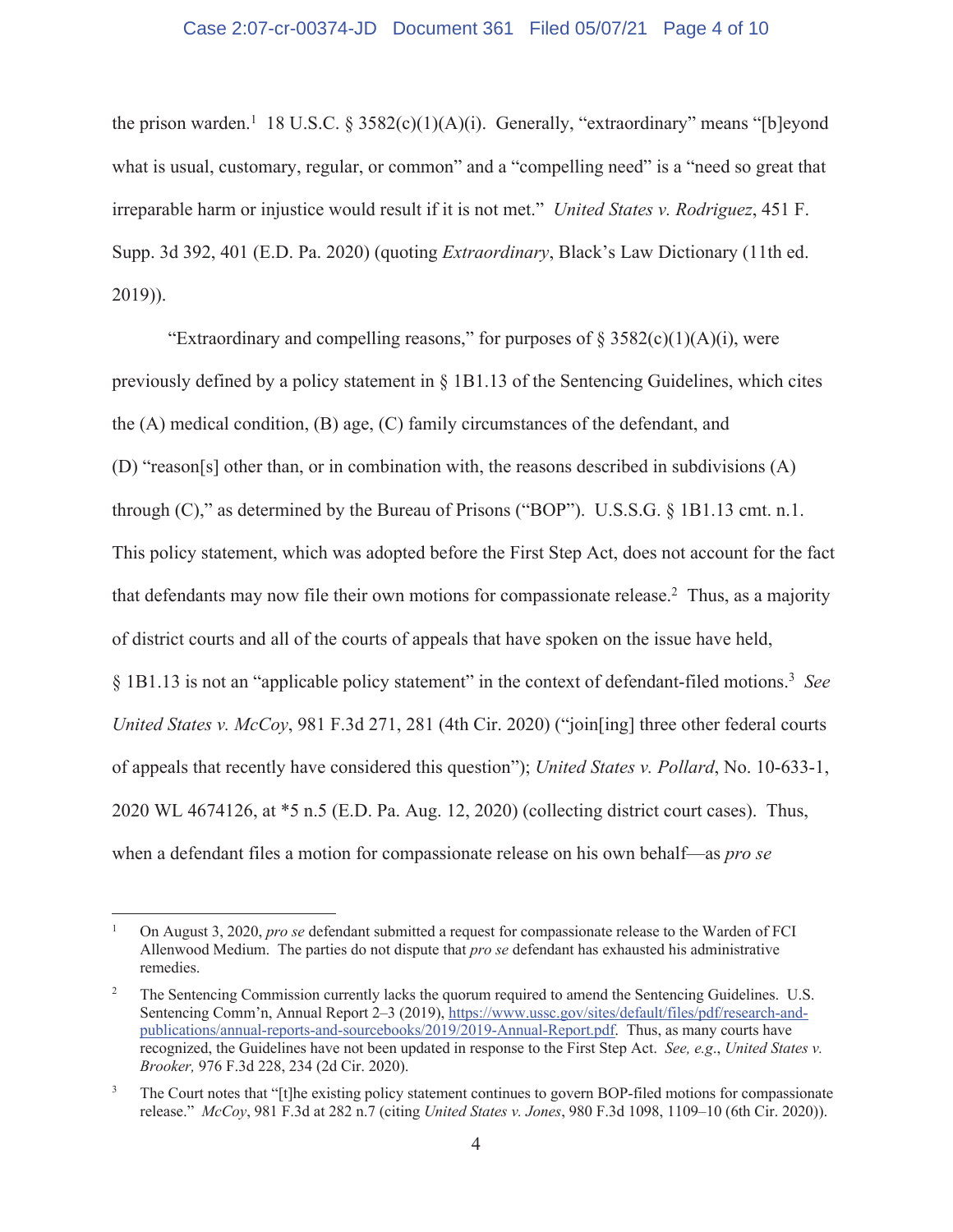## Case 2:07-cr-00374-JD Document 361 Filed 05/07/21 Page 5 of 10

defendant has done in this case—a district court may exercise its discretion to define "extraordinary and compelling reasons."

The Third Circuit has held that "the mere existence of COVID-19 in society and the possibility that it may spread to a particular prison alone cannot independently justify compassionate release." *United States v. Raia*, 954 F.3d 954, 597 (3d Cir. 2020). Moreover, "the existence of some health risk to every federal prisoner as the result of this global pandemic does not, without more, provide the sole basis for granting release to each and every prisoner." United States v. Roeder, 807 F. App'x 157, 161 n.16 (3d Cir. 2020). Therefore, a general fear of contracting COVID-19 alone does not satisfy the "extraordinary and compelling reasons" requirement of the statute. United States v. Ramirez-Ortega, No. 11-251-07, 2020 WL 4805356, at  $*2$  (E.D. Pa. Aug. 18, 2020) (DuBois, J). However, an inmate may be able to establish  $extraordinary$  and compelling circumstances when the inmate suffers from a medical condition that the CDC has identified as a risk factor for COVID-19. *Rodriguez*, 451 F. Supp. 3d at 402.

When every defendant who presents a qualifying extraordinary and compelling reason is entitled to relief under Section  $3582(c)(1)(A)$ ." *United States v. Babbitt*, No. 18-384, 2020 WL 6153608, at \*9 (E.D. Pa. Oct. 21, 2020). Before granting compassionate release, a court must consider  $(1)$  whether the defendant would present a danger to the community under 18 U.S.C.  $\S 3142(g)$ ; and (2) whether a sentence reduction would be consistent with the factors enumerated in 28 U.S.C. § 3553(a). *Babbitt*, 2020 WL 6153608, at \*9. To determine whether a defendant would be a danger to the community, the Court considers "the nature and circumstances of the offense charged," "the history and characteristics of the person," including "the person's character, physical and mental condition, family ties,  $\dots$  community ties, past conduct, history relating to drug or alcohol abuse, [and] criminal history," and "the nature and seriousness of the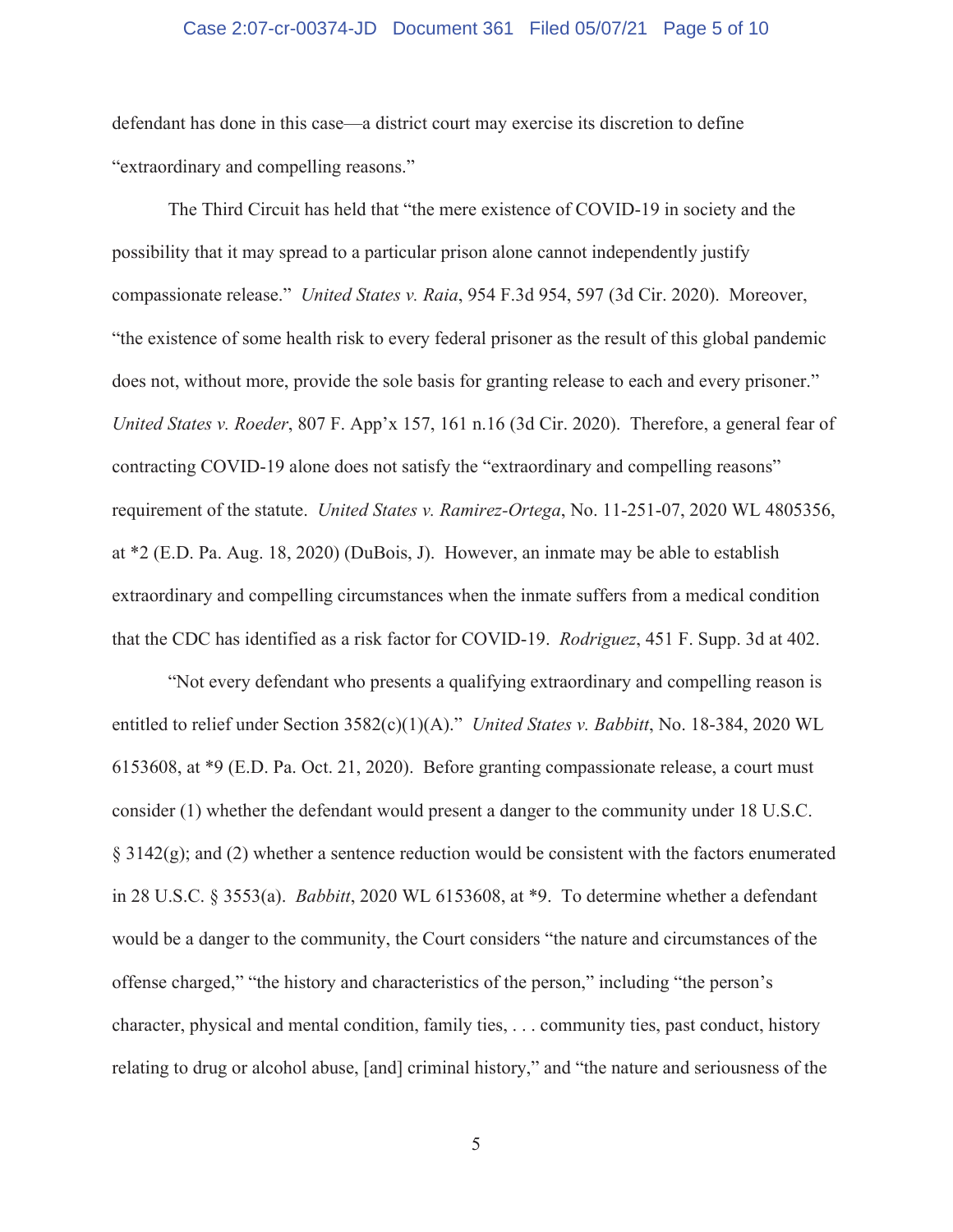# Case 2:07-cr-00374-JD Document 361 Filed 05/07/21 Page 6 of 10

danger to any person or the community that would be posed by the person's release." 18 U.S.C.  $\S$  3142(g). Then,  $\S$  3553(a) instructs the court to "impose a sentence 'sufficient, but not greater than necessary' to accomplish the goals of sentencing." *Kimbrough v. United States*, 552 U.S. 85, 101 (2007) (quoting 18 U.S.C. § 3553(a)). The § 3553(a) factors include:

 $(1)$  the nature and circumstances of the offense and the defendant's history and characteristics;  $(2)$  the need for the sentence to reflect the seriousness of the offense, promote respect for the law, provide punishment, deter criminal conduct and protect the public from further crimes by the defendant;  $(3)$  the kinds of sentences and sentencing ranges available; and (4) the need to avoid unwarranted sentence disparities among defendants committing similar offenses.

Babbitt, 2020 WL 6153608, at \*10 (citing 18 U.S.C. § 3553(a)). Ultimately, compassionate release is appropriate only when there are extraordinary and compelling circumstances, the defendant's release would not pose a danger to the community, and release would be consistent with the  $\S$  3553(a) factors.

## **B.** Analysis

# 1. Extraordinary and Compelling Reason

The Court first considers whether *pro se* defendant has presented an extraordinary and compelling reason warranting compassionate release. *Pro se* defendant argues that compassionate release is warranted based on his race, medical conditions, and the conditions at FCI Allenwood Medium.<sup>4</sup>

As a preliminary matter, the Government acknowledges that "there have been outbreaks" of COVID-19 at FCI Allenwood Medium. Document No. 342 at 8. However, "an outbreak at the defendant's correctional institution, standing alone, does not satisfy the extraordinary and

 $\overline{4}$ Pro se defendant also argues compassionate release is warranted because he was improperly "sentenced as a career offender under the Armed Career Criminal Act." Document No. 344 at 17. The Court rejects this argument. As the Government correctly states, the ACCA "was not applied in this case." Document No. 353 at 10 n.1. Pro se defendant was convicted of armed bank robbery, conspiracy to commit armed bank robbery, and possession of a firearm during and in relation to a crime of violence—he was not sentenced under the ACCA.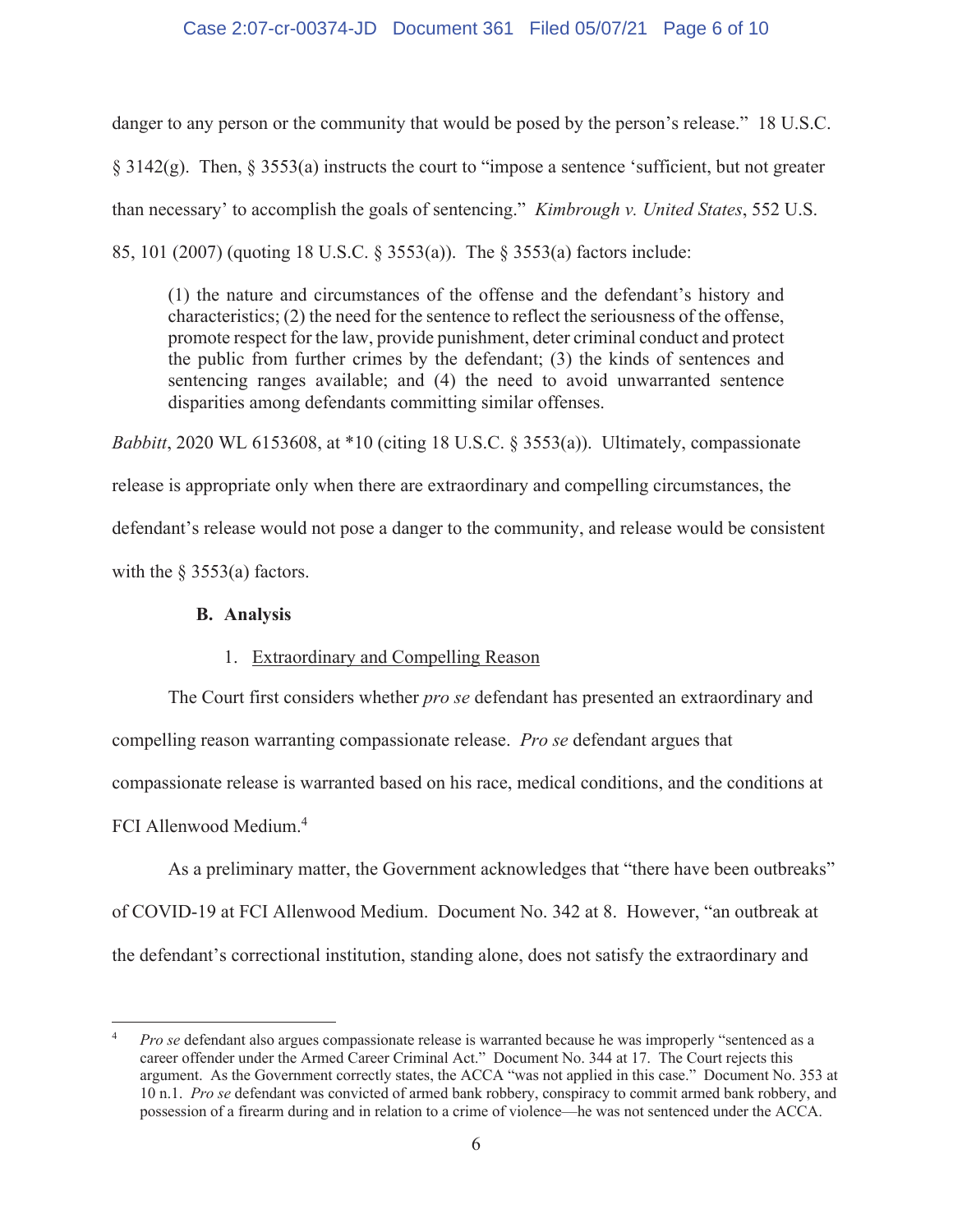#### Case 2:07-cr-00374-JD Document 361 Filed 05/07/21 Page 7 of 10

compelling reasons requirement." United States v. Gonzalez, No. 02-446, 2021 WL 1088258, at \*3 (E.D. Pa. Mar. 22, 2021) (DuBois, J.). The Court thus considers whether, in light of the conditions at FCI Allenwood Medium, *pro se* defendant's race and medical conditions present extraordinary and compelling reasons warranting compassionate release.

## a. *Pro se* Defendant's Race

As discussed *supra, pro se* defendant claims he is at increased risk of contracting COVID-19 because he is African American.

Courts in this Circuit have consistently rejected the conclusion that a defendant's race places him at increased risk of contracting COVID-19. See, e.g., United States v. Bell, No. 15-60332, 2021 WL 303009, at \*3 (D.N.J. Jan. 29, 2021) (rejecting conclusion that 39-year-old African American's race placed him at increased risk); *United States v. Alexander*, No. 19-32, 2020 WL 2507778, at \*4 (D.N.J. May 15, 2020) (rejecting conclusion that 44-year-old African American's race placed him at increased risk). For example, the court in *Alexander* recently stated: "although African Americans are overrepresented in data regarding COVID-19 hospitalizations and deaths in America as a whole, this overrepresentation may result from other systemic economic and social issues affecting the African American community  $\dots$ ." Alexander, 2020 WL 2507778, at \*4. The court in *Alexander* concluded that "it is unclear whether Defendant's race places him at a greater risk of contracting COVID-19." Id.

The Court agrees with the reasoning in *Alexander*. It is undisputed that "African" Americans are overrepresented in data regarding COVID-19 hospitalizations and deaths." *Id*. However, in light of the fact that "this overrepresentation may result from other systemic economic and social issues," pro se defendant has failed to demonstrate that his race places him at increased risk of contracting COVID-19. *Id.* 

 $\boldsymbol{7}$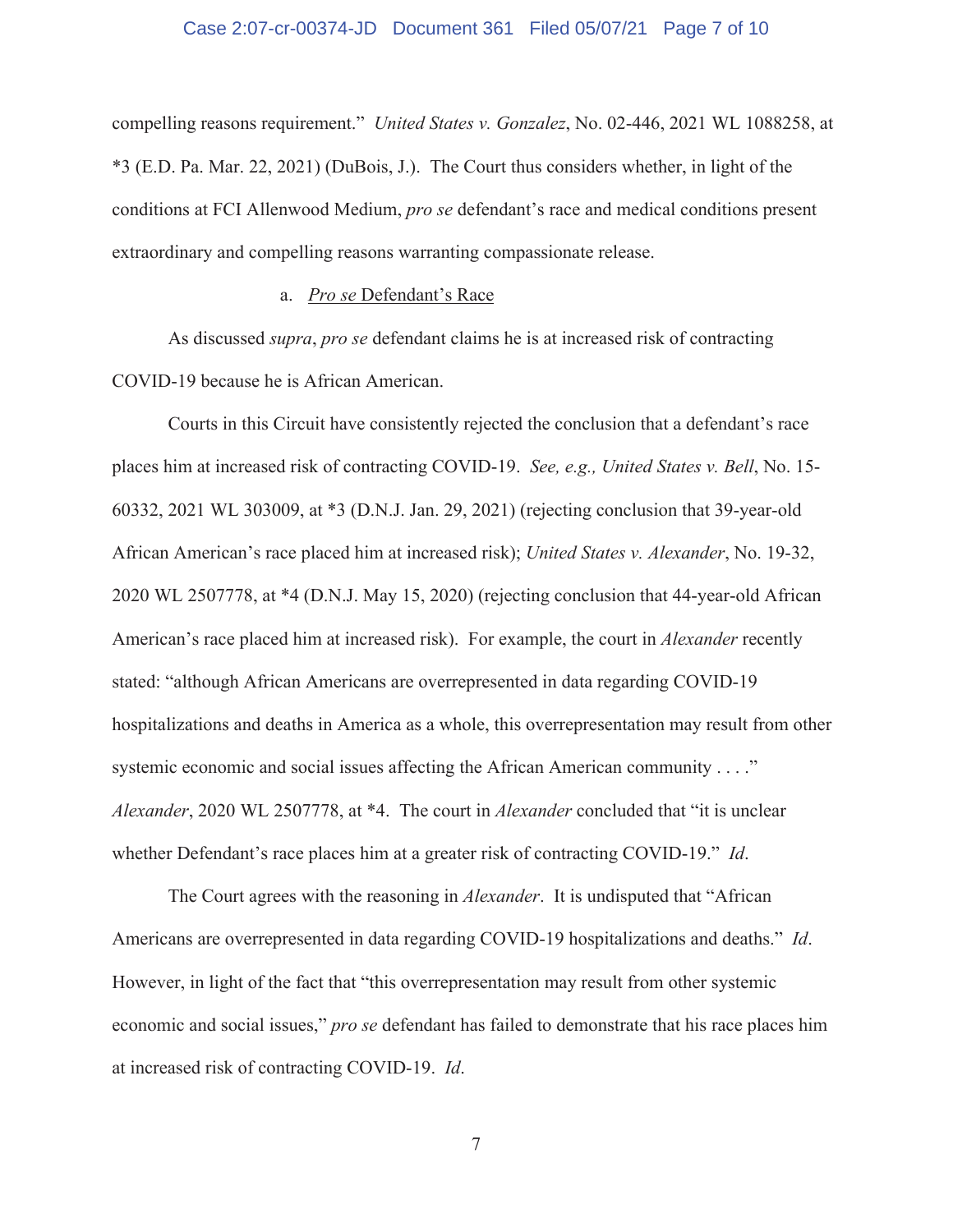## Case 2:07-cr-00374-JD Document 361 Filed 05/07/21 Page 8 of 10

#### b. *Pro se Defendant's Medical Conditions*

As discussed *supra, pro se* defendant claims he is at increased risk of contracting COVID-19 because he is a former smoker, and he suffers from asthma and the "early stages of fatty liver disease." Document No. 340 at 3.

The CDC has advised that "[h]aving chronic liver disease" or being a former cigarette smoker "can make you more likely to get severely ill from COVID-19." CDC, People With Certain Medical Conditions, https://www.cdc.gov/coronavirus/2019-ncov/need-extraprecautions/people-at-higher-risk.html (accessed May 6, 2021). Similarly, the CDC has reported that "[p]eople with moderate-to-severe or uncontrolled asthma are more likely to be hospitalized from COVID-19." *Id.* 

Although it was determined on February 21, 2020 that pro se defendant "likely" has "fatty liver disease," he reported "feel[ing] good" with "no complaints" on that date. Def.'s Med. R., Document No. 348 at 94. Further, *pro se* defendant's medical records state that he has "never smoked" and he has no history of "tobacco abuse." *Id.* at 3, 154. He also has been in federal custody since 2010, where smoking is banned. Although the medical records note that *pro se* defendant was prescribed an Albuterol inhaler to be used "as needed" for his asthma, he continues to work as an "exercise class instructor" who "exercise<sup>[s]</sup> regularly." *Id.* at 14. "For the past several years, [*pro se* defendant] has been [an] instructor for spin classes and several cardio fitness classes." Document No. 344 at 28. On the present record, the Court concludes that *pro se* defendant's medical conditions, viewed in the context of his regular activity as an  $\alpha$  exercise class instructor, do not present an extraordinary and compelling reason warranting compassionate release.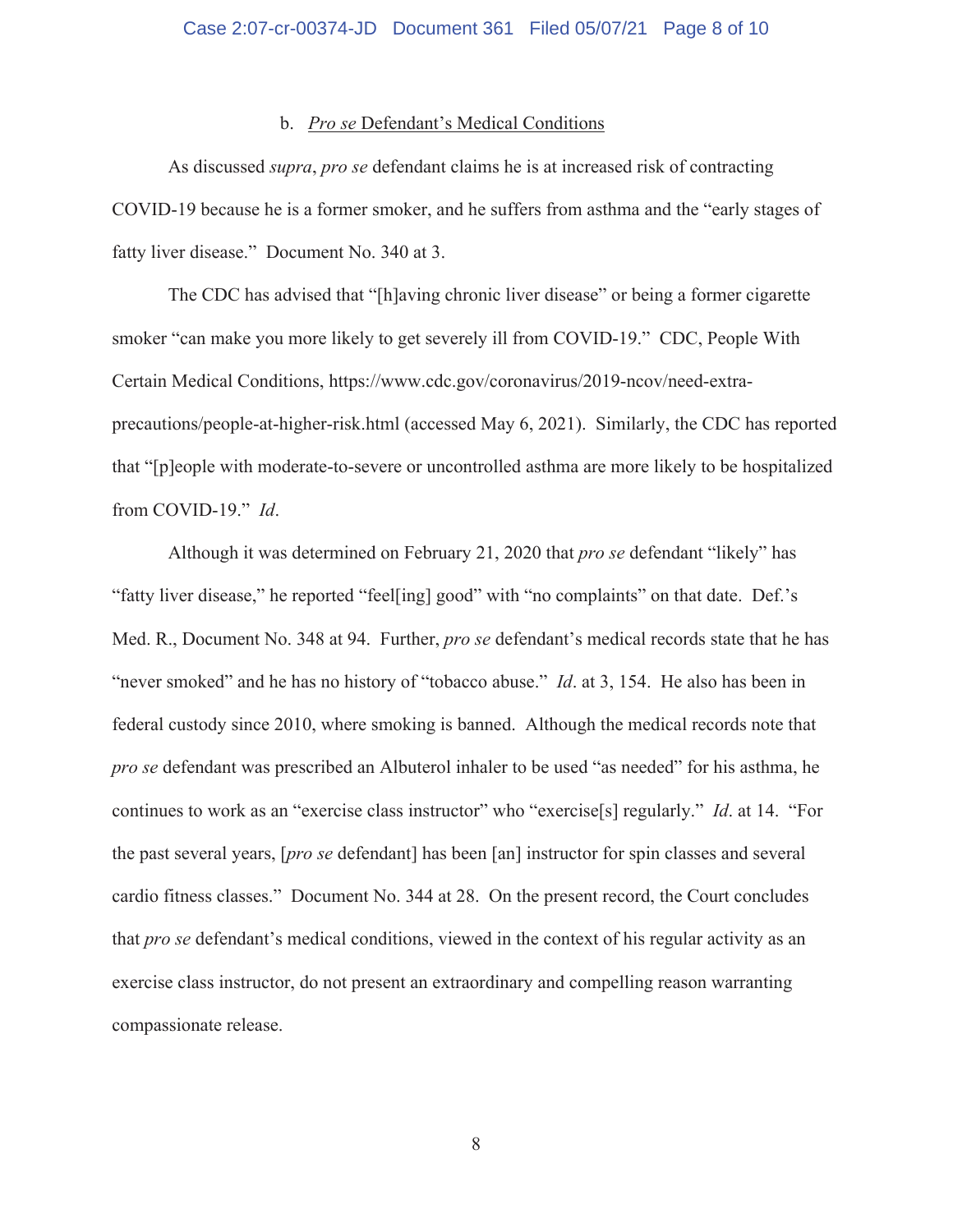# 2. Danger to the Community Under 18 U.S.C.  $\S 3142(g)$ and 18 U.S.C. § 3553(a) Factors

Even if *pro se* defendant presented an extraordinary and compelling reason, compassionate release would be inappropriate in this case because *pro se* defendant presents a danger to the community under  $\S 3142(g)$  and the  $\S 3553(a)$  factors counsel against release.

The Court concludes that, in light of his crimes of conviction and prior offenses, pro se defendant would pose a danger to the community under 18 U.S.C.  $\S 3142(g)$  upon his release. *Pro se* defendant's criminal history includes convictions for aggravated assault and intimidation of a witness. Further, in this case, *pro se* defendant was convicted for armed bank robbery. These are serious and dangerous offenses. See, e.g., United States v. Moore, No. 14-209, 2020 WL 7024245, at \*7 (E.D. Pa. Nov. 30, 2020) (concluding that defendant presented a danger to the community based on "[t]he serious and violent nature" of his armed bank robberies).

The  $\S$  3553(a) factors also counsel against release. *Pro se* defendant has an extensive criminal history which includes violent crimes. Further, given his anticipated release date of November 24, 2026, *pro se* defendant has served only approximately 70% of his sentence after adjustment for good time credit. Although the Court recognizes pro se defendant's rehabilitation efforts, he has failed to show that the time he has served reflects the seriousness of the offenses, promotes respect for the law, and provides just punishment as required by  $\S 3553(a)$ . See United States v. Stratton, No. 05-68, 2021 WL 38004, at \*4 (E.D. Pa. Jan. 5, 2021) (denying compassionate release to defendant convicted of armed bank robbery with anticipated release date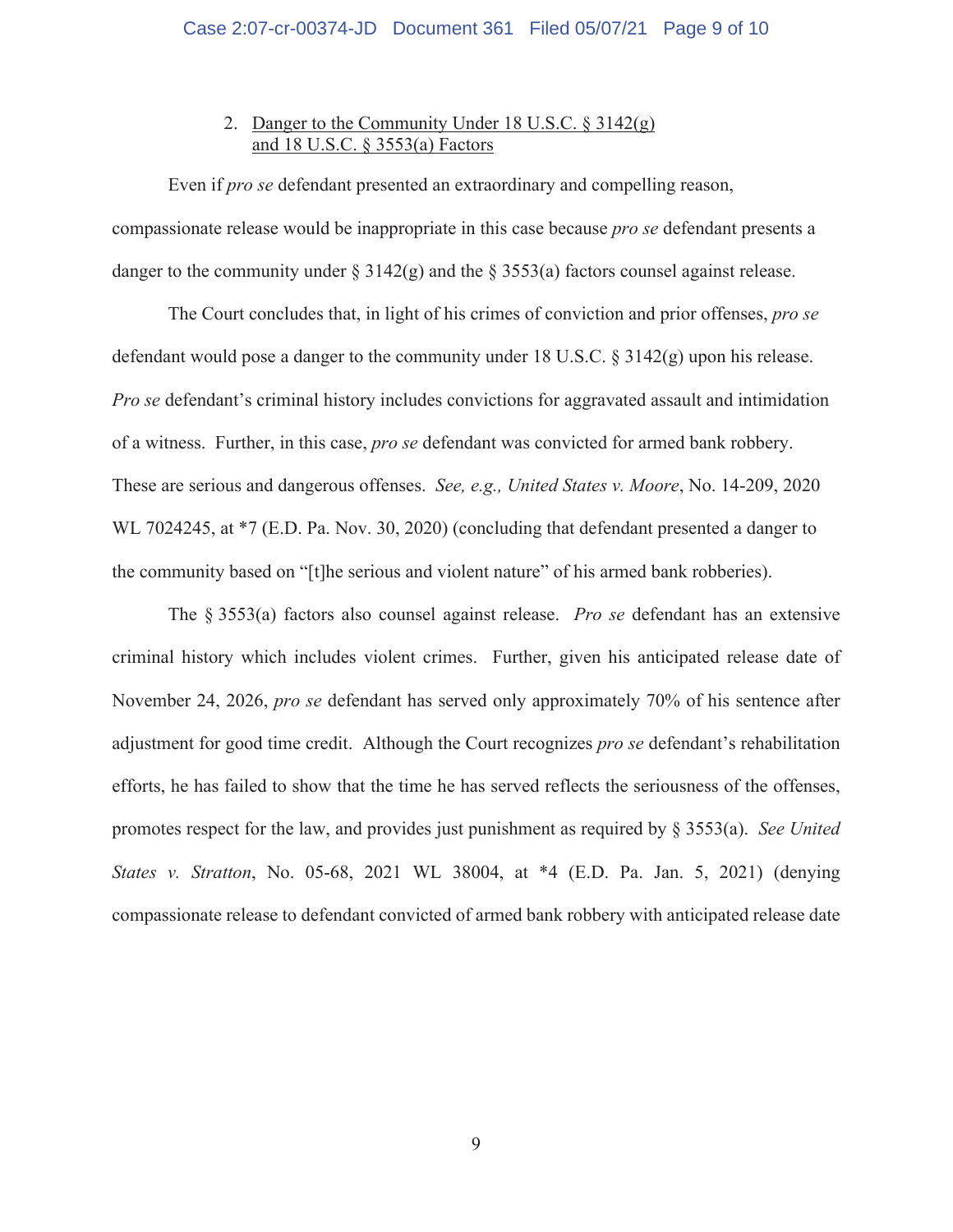## Case 2:07-cr-00374-JD Document 361 Filed 05/07/21 Page 10 of 10

in 2023 because the nature of "his actions and the seriousness of his offense certainly outweigh all other  $\S$  3553(a) factors.").<sup>5</sup>

#### IV. **CONCLUSION**

For the foregoing reasons, pro se defendant's Motion for Compassionate Release and Supplemental Motion for Compassionate Release are denied. An appropriate order follows.

 $\mathfrak{s}$ In its response to the Supplemental Motion for Compassionate Release, the Government notes that pro se defendant filed a Motion Under 28 U.S.C. § 2255 to Vacate, Set Aside, or Correct Sentence by a Person in Federal Custody ("§ 2255 Motion") in 2014, and "[t]his Court has not ruled" on that motion. Document No. 353 at 10. Pro se defendant's § 2255 Motion, as amended by his Amended Motion to Correct Sentence (Document No. 312, filed May 11, 2016), seeks relief based on Johnson v. United States, 576 U.S. 591 (2015). By Administrative Order issued by the Chief Judge on May 16, 2016, and this Court's Order on May 7, 2021, all motions filed under § 2255 seeking collateral relief based on Johnson are stayed.